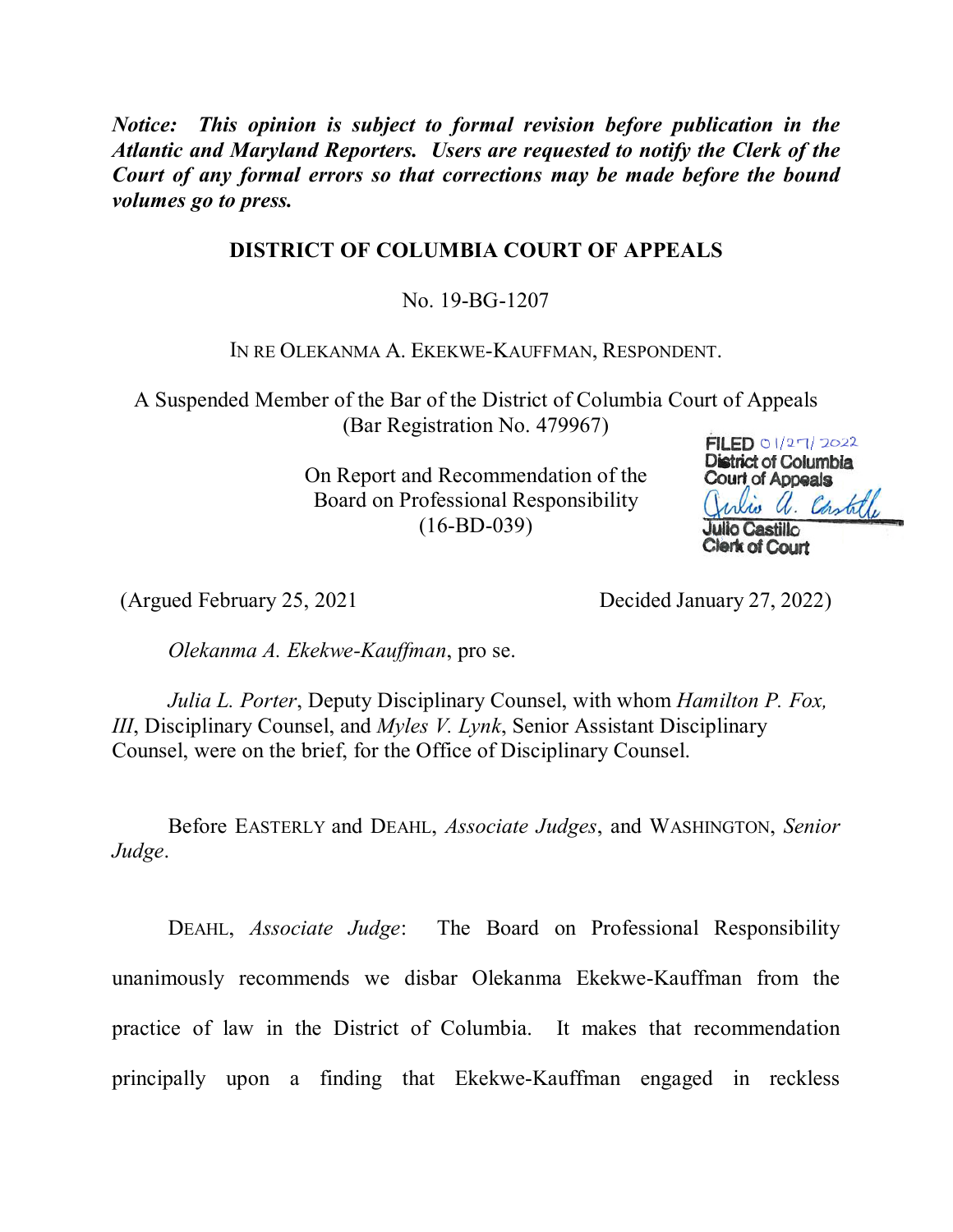misappropriation of entrusted client funds with respect to four clients, though it also found a host of other violations of the District of Columbia Rules of Professional Conduct. Ekekwe-Kauffman raises several exceptions to the Board's Report and Recommendation, but only one is of any consequence: she contends there was not substantial evidence to support the Board's finding that she engaged in reckless misappropriation. Rather, she maintains that the evidence shows any misappropriations were the result of mere negligent recordkeeping, rather than recklessness.

We conclude there is substantial evidence to support the Board's finding that Ekekwe-Kaufmann recklessly misappropriated client funds and we therefore adopt that finding. Disbarment is the presumptive sanction for reckless misappropriation. *In re Addams*, 579 A.2d 190, 191 (D.C. 1990) (en banc). This case involves no "extraordinary circumstances" meriting departure from the presumptive sanction, *id.*, and none of Ekekwe-Kauffman's other challenges alter the conclusion that disbarment is warranted here. We therefore adopt the Board's recommended sanction and disbar Ekekwe-Kauffman from the practice of law in the District of Columbia.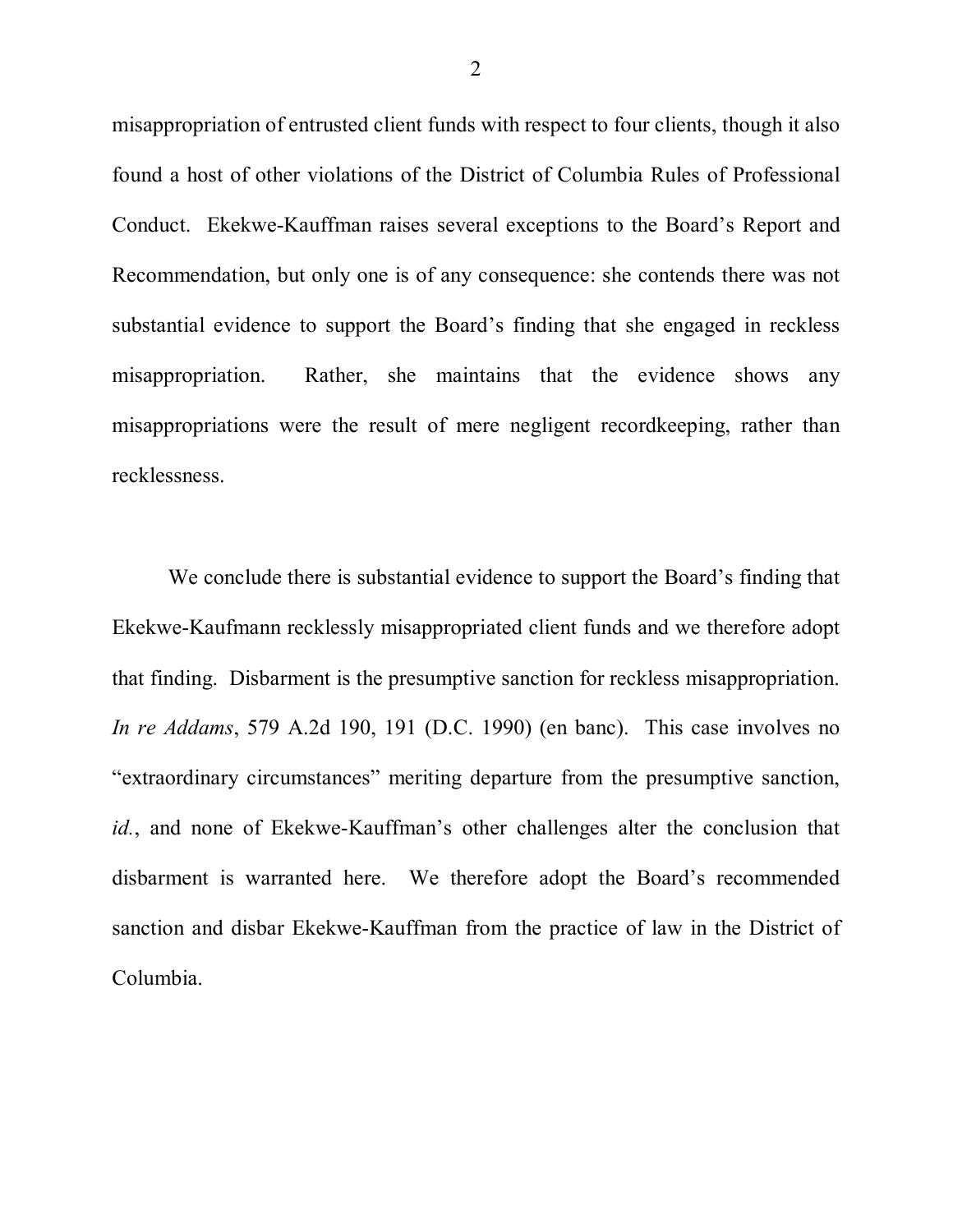This is not Ekekwe-Kauffman's first time through the disciplinary process. In 2008, Disciplinary Counsel opened an investigation into Ekekwe-Kauffman in response to a former client's complaint. *See In re Ekekwe-Kauffman*, 210 A.3d 775, 782-83 (D.C. 2019). In that case, like this one, the Board ultimately recommended we disbar Ekekwe-Kauffman based on her reckless misappropriation of client funds. We rejected that recommendation because we concluded the evidence did not support the conclusion that Ekekwe-Kauffman had in fact misappropriated client funds; although the evidence showed that she commingled client funds with her own, the evidence was lacking as to the "more egregious" conduct of misappropriation. *Id.* at 792-93 ("When an attorney deposits client funds into the attorney's operating account, she engages in commingling. She does not engage in misappropriation, however, until 'the balance in that account falls below the amount due to the client.'") (citation omitted). While Ekekwe-Kauffman had deposited client funds into her operating account and thereby commingled funds, it did not appear that the operating account had ever "dropped below the amount she should have been holding" on behalf of her client. *Id.* at 793-94. We nonetheless suspended her from the practice of law in the District for three years for a host of other violations. *Id.* at 797-800.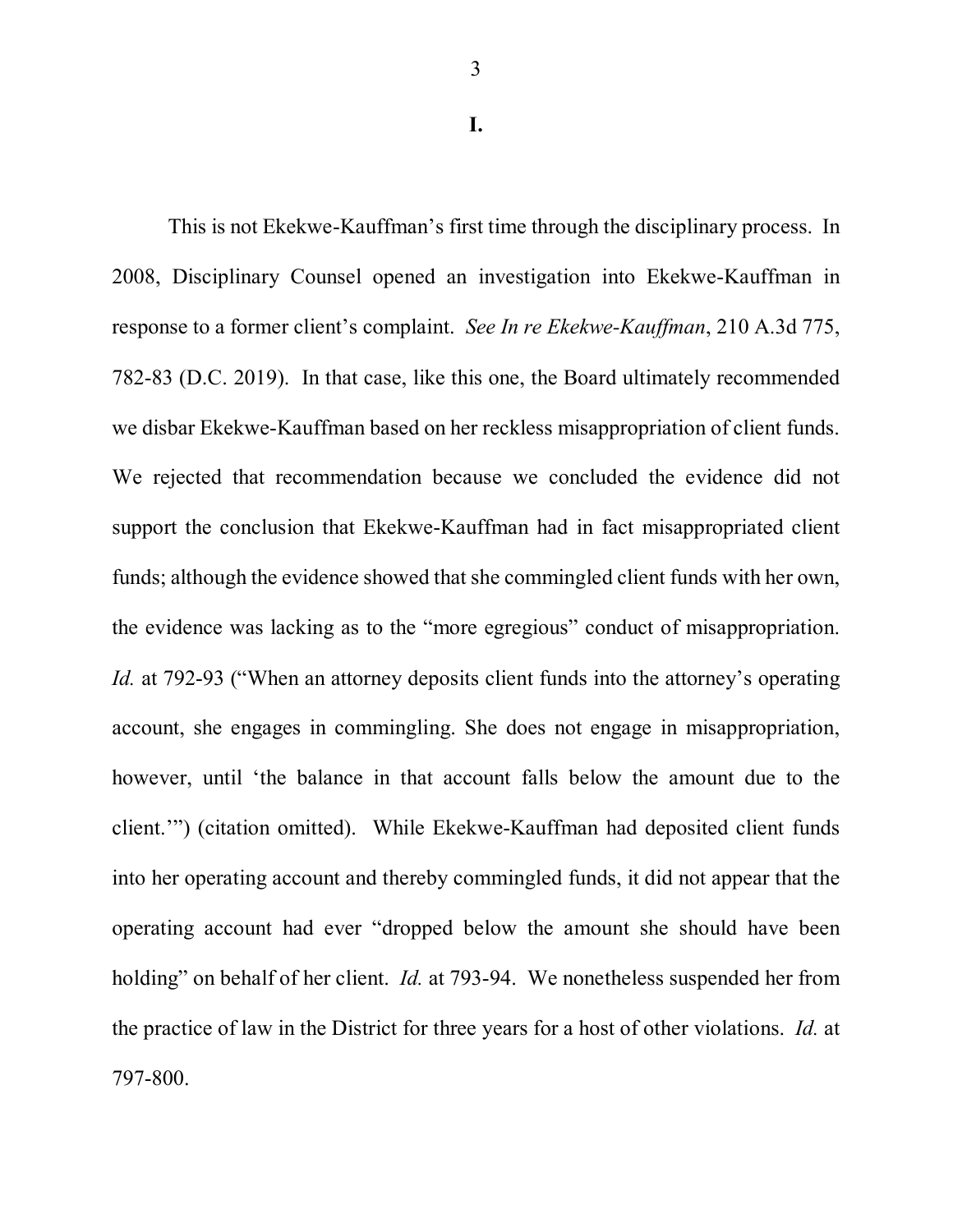This appeal arises from the complaint of another former client, Florence Myers. In response to that complaint, Disciplinary Counsel opened another investigation in 2013. The investigation eventually revealed that between May 2014 and June 2015, Ekekwe-Kauffman's trust accounts in which she held client funds were overdrawn eight times. Disciplinary Counsel later filed a Specification of Charges. Some of the charges related to Ekeke-Kauffman's failure to provide legal advice to Myers after being paid to do so,<sup>1</sup> while others concerned Ekeke-Kauffman's handling of client-entrusted funds on behalf of four clients in 2014 and 2015: James Short, LaToya King, Dewaine Drew, and DePaul Eppright.<sup>2</sup> For purposes of this appeal, we narrow our focus to the second set of charges concerning misappropriation, because they underpin the Board's recommendation to disbar Ekekwe-Kauffman. The core evidence relevant to misappropriation as to each of the four clients was as follows.

<sup>&</sup>lt;sup>1</sup> More specifically, Disciplinary Counsel alleged Ekekwe-Kauffman violated Rule 1.4(a) by failing to keep Myers reasonably informed; Rule 1.16(d) by failing to promptly return Myers's money upon notice of termination; and Rule 8.4(c) by engaging in conduct involving dishonesty and misrepresentation.

 $2$  With respect to the misuse of entrusted client funds, Disciplinary Counsel alleged Ekekwe-Kauffman violated Rule 1.15(a) by failing to keep and preserve complete records of trust-account funds as well as recklessly misappropriating funds; Rule 8.1(b) by failing to respond to a lawful demand for information by Disciplinary Counsel; and Rule 8.4(d) by seriously interfering with the administration of justice.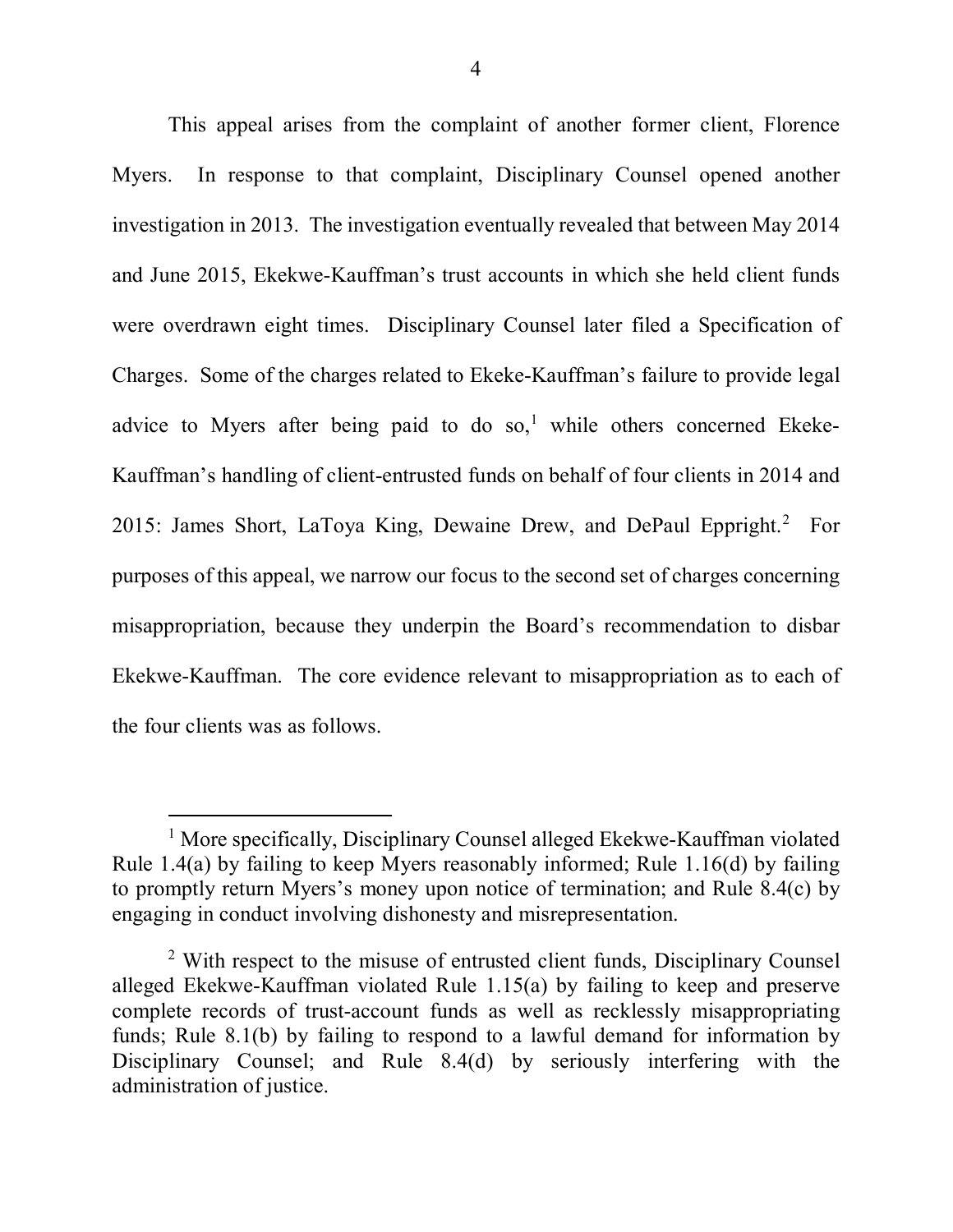### *James Short*

In March of 2015, Ekekwe-Kauffman received a settlement check on behalf of James Short for \$8500, which she deposited into a Bank of America trust account. Of that amount, Ekekwe-Kauffman's closing statement indicated she was withholding the following amounts: \$2250 for her attorney's fees, \$500 for "Office Expense/Postage & Copies," and \$2562.86 for amounts owed to third parties (\$460.75 to the D.C. Fire and EMS Department; \$1350 to "Pain & Rehab Center"; and \$752.11 to Medicare). Ekekwe-Kauffman acknowledged she was not authorized to use the money earmarked for those third parties for any purpose aside from paying them the amounts indicated.

Ekekwe-Kauffman's bank records reflect that she both overpaid herself and kept much of the money earmarked for third parties. She paid herself \$3000 in attorney's fees, which was \$750 more than the (apparently already overinflated) closing statement indicated she was due.<sup>3</sup> More specifically, she wrote herself two

<sup>&</sup>lt;sup>3</sup> The closing statement listed Ekekwe-Kauffman's attorney's fees as twentyfive percent of the settlement, which would be \$2125, or \$125 less than the \$2250 miscalculated in the closing statement. In her testimony, Ekekwe-Kauffman attempted to explain the discrepancy by stating she charged a higher rate because the case went to trial. That is not much of an explanation, however, where the closing statement reflected the rate as 25% and simply inflated what that amounted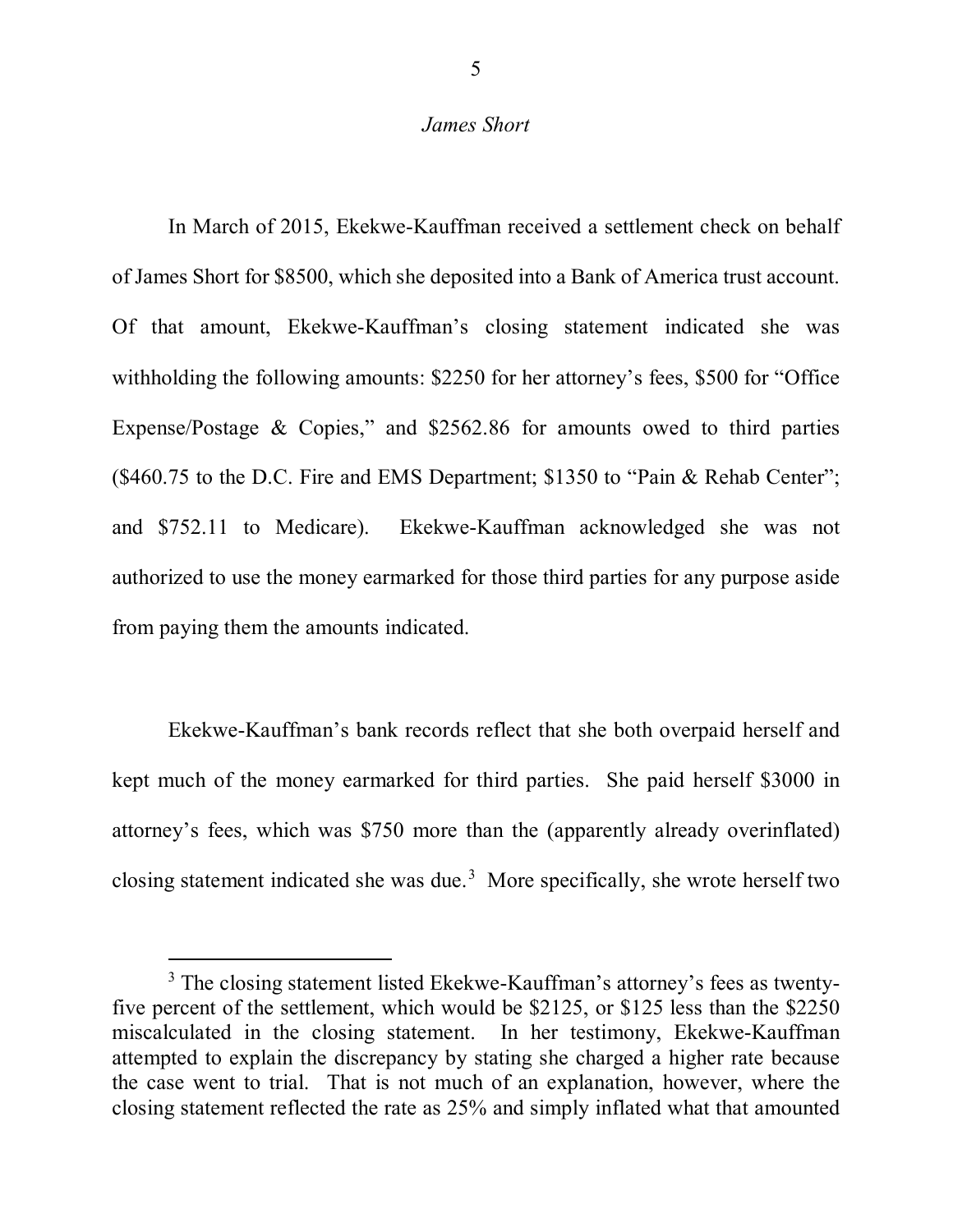checks—with "James Short" and "Short's case" in the memo lines—totaling \$3000 in March and April of 2015, and that was in addition to another check for \$500 she had written herself in mid-March, presumably to cover the closing statement's line item for \$500 in expenses. As for the \$2562.86 earmarked for third parties, the evidence shows that Ekekwe-Kauffman kept more than \$2000 of that for herself. She never paid the \$460.75 due to D.C. Fire and EMS; she never paid the \$1350 due to "Pain and Rehab Center"; and she paid Medicare just \$450.12 of the \$752.11 indicated on the closing statement, passing \$100 of the difference on to Short and keeping the remaining \$201.99 for herself.

All told, the records indicate Ekekwe-Kauffman misappropriated more than \$2750 of Short's funds, more than doubling the amount she was owed in fees and expenses. Even if, as Ekekwe-Kauffman insists, Short and all of the third parties eventually "got paid," we note the Bank of America trust account in question was overdrawn by \$750 on May 27, 2015, and its balance remained below the approximately \$2750 owed in connection with Short's case for the entirety of June. Her account balance was thus below the amount she owed to Short and to third

to. If she was charging a higher rate, that was not apparent from the face of the closing statement unless one did the math.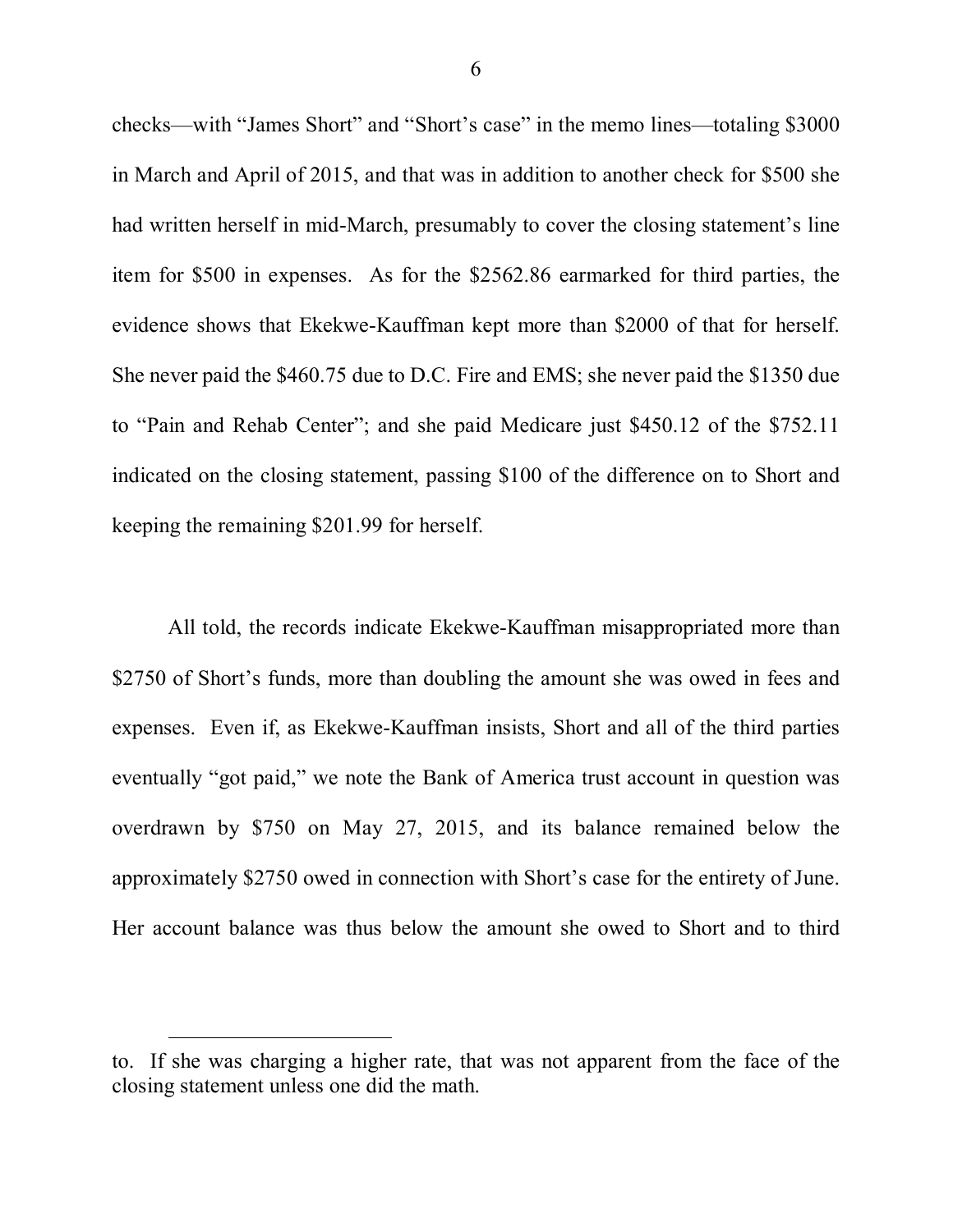parties on his behalf for an extended period, with no evidence that Ekekwe-Kauffman had paid them the amounts due in that time.

## *LaToya King*

Ekekwe-Kauffman deposited a \$2000 settlement check on behalf of Latoya King into the Bank of America trust account in May of 2014, when the account was already overdrawn by \$12.35. After disbursing her own fee and some attendant expenses to herself, and paying King her share of the settlement, Ekekwe-Kauffman owed \$150 to a third-party medical provider on King's behalf, and sent the provider a check in that amount. However, the trust account did not have the necessary \$150 to cover that expense—it had just \$137.65 (i.e., the account was still \$12.35 short). Ekekwe-Kauffman remedied the matter within the week by transferring \$50 into the account. Ekekwe-Kauffman testified that she did not have authorization from King or from the provider to use, even briefly, any portion of the \$150.

### *Dewaine Drew*

Dewaine Drew received \$8000 in settlement funds, which Ekekwe-Kauffman deposited into the Bank of America trust account on May 1, 2015. Drew's closing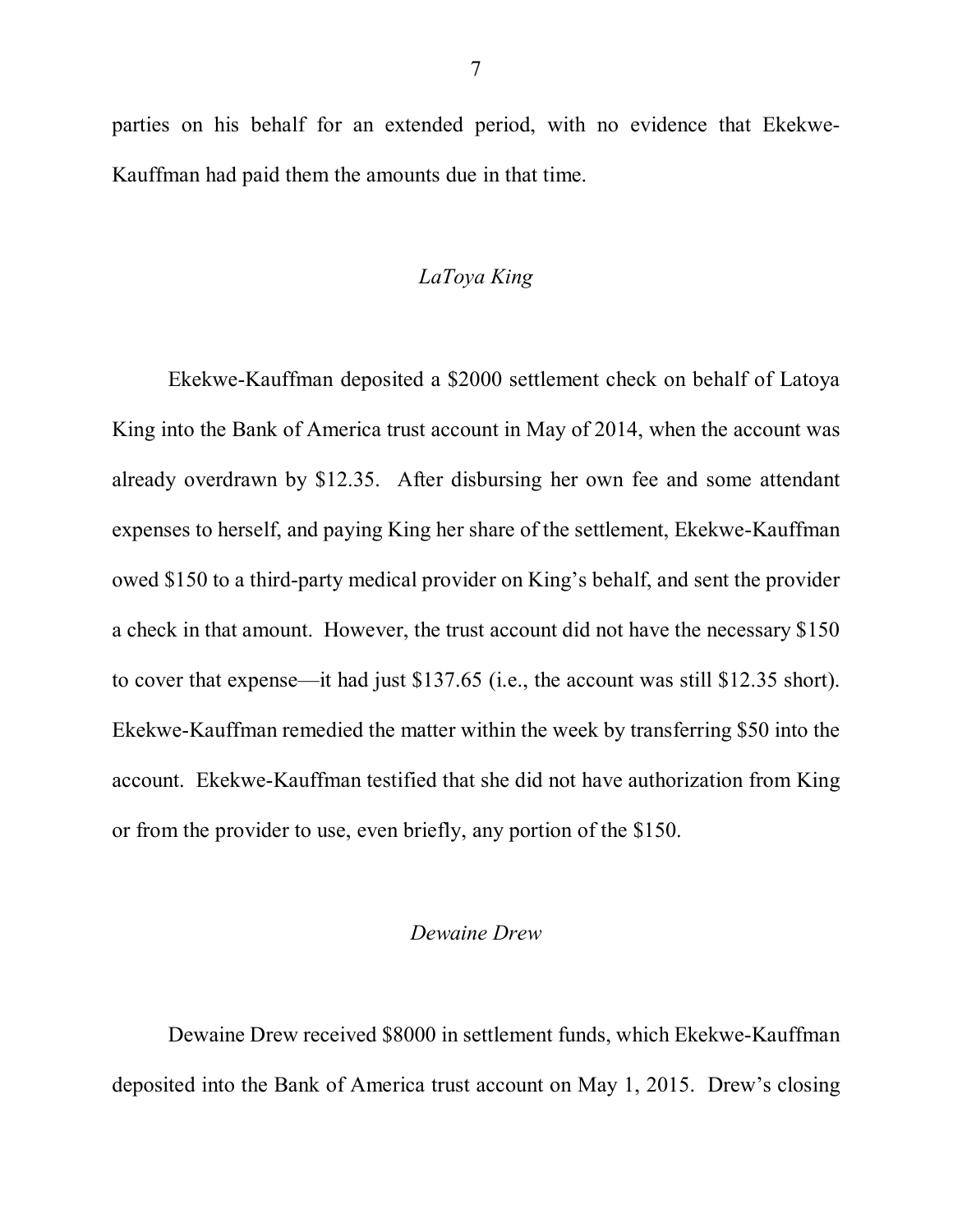statement indicated some withheld funds would be used to pay \$480.25 to Anacostia River Emergency Physician PC. While Ekekwe-Kauffman wrote a check for that exact amount to Credence Resource Management, the collection company that apparently had taken over the debt, there is no indication this check was actually mailed or cashed between May and September 2015. During that time, the trust account's balance not only fell below the amount owed, it was overdrawn at least three times. Ekekwe-Kauffman testified that she did not have authority to use any portion of this money.

# *DePaul Eppright*

DePaul Eppright received \$12,500 in settlement funds which Ekekwe-Kauffman deposited into the Bank of America trust account on May 11, 2015. Eppright's closing statement reflected that \$1100 of those settlement funds were to be paid to Doctors "Grover, Christie & Merritt." Between the time when Ekekwe-Kauffman deposited the settlement funds and eventually paid those medical providers, the trust account was overdrawn and fell below the amount owed numerous times. Ekekwe-Kauffman testified that neither the providers nor Eppright gave her permission to use any portion of their money.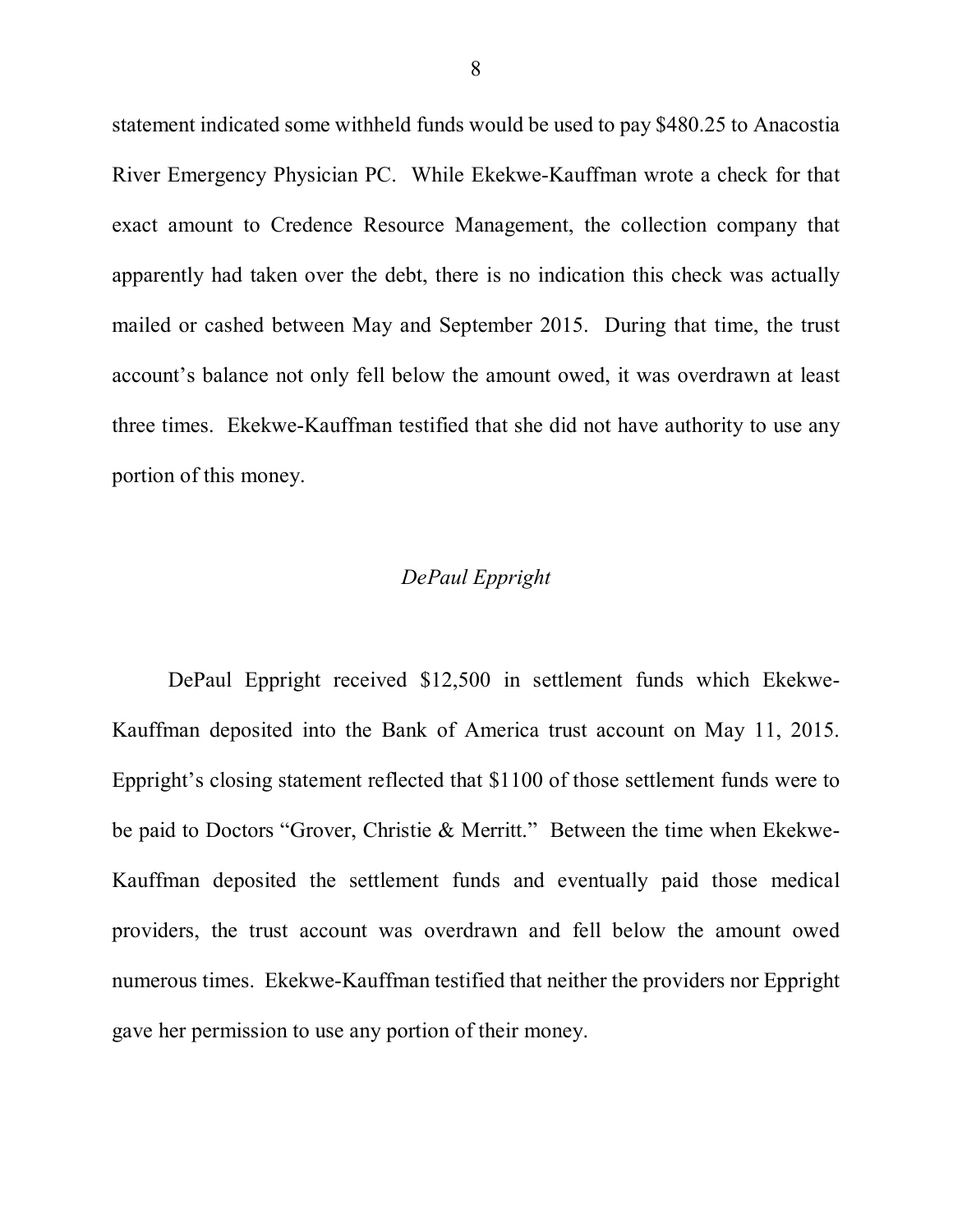**\* \* \***

After conducting a hearing on the matter, the Hearing Committee found, among other violations, the four above instances of reckless misappropriation and consequently recommended Ekekwe-Kauffman be disbarred. The Board on Professional Responsibility unanimously agreed with that recommendation, though one Board member was recused and did not participate. Ekekwe-Kauffman now takes exception to that recommendation and to a variety of findings of fact and conclusions of law.

#### **II.**

"[W]e must accept the Board's evidentiary findings if they are supported by substantial evidence in the record." *In re Howes*, 52 A.3d 1, 12 (D.C. 2012) (citing *Cleaver-Bascombe I*, 892 A.2d 396, 401-02 (D.C. 2006)). However, we review the Board's conclusions of law de novo. *In re Saint-Louis*, 147 A.3d 1135, 1147 (D.C. 2016) (citation omitted); *see also* D.C. Bar R. XI, § 9(h)(1). We will "adopt the recommended disposition of the Board unless to do so would foster a tendency toward inconsistent dispositions for comparable conduct or would otherwise be

9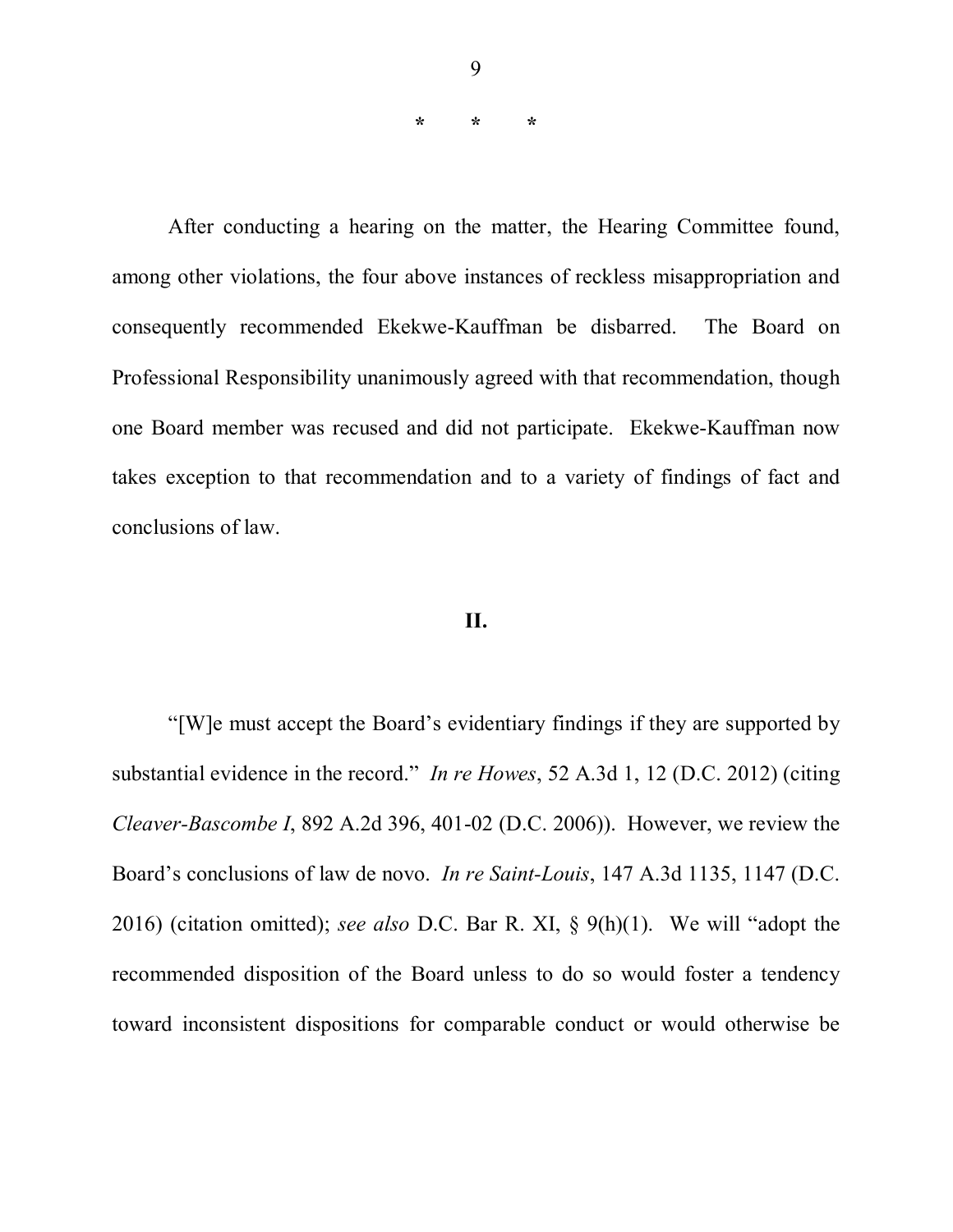unwarranted." *In re Saint-Louis*, 147 A.3d at 1147 (citing *In re Rodriguez-Quesada*, 122 A.3d 913, 921 (D.C. 2015)).

Ekekwe-Kauffman raises a number of challenges to the Board's findings of fact and conclusions of law, but only one of them requires detailed consideration: she contends that substantial evidence does not support the Board's conclusions that she recklessly misappropriated entrusted funds. To the extent she misappropriated client funds at all, she maintains that the evidence shows her lapses were the result of mere "negligent record-keeping." We limit our consideration to these misappropriation offenses because both the Hearing Committee and the Board recommended disbarment based on the misappropriations alone. Disbarment is also the presumptive sanction for even one instance of reckless or intentional misappropriation, absent extraordinary circumstances that are not presented here. *In re Addams*, 579 A.2d at 191. Because disbarment is the harshest discipline we can impose, it is "unnecessary for us to determine" whether substantial evidence supports the other violations found by the Board, and it is likewise "unnecessary for us to determine the appropriate sanctions for" those other violations, assuming the evidence supports them. *In re Pleshaw*, 2 A.3d 169, 175 n.26 (D.C. 2010).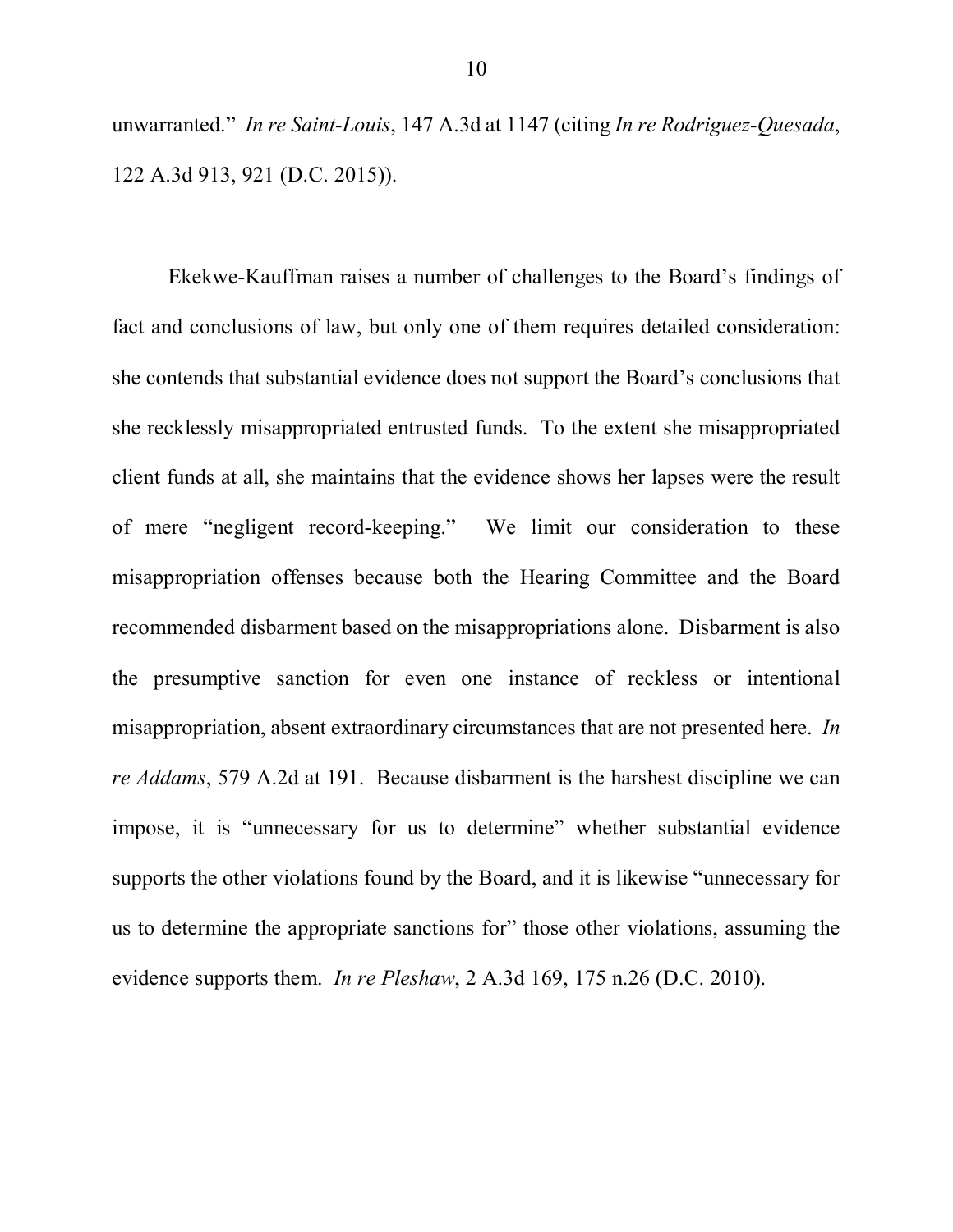#### **A.**

Ekekwe-Kauffman argues the evidence did not support a finding that she recklessly misappropriated entrusted funds in the King, Short, Drew, and Eppright matters. This argument raises two separate questions. First is whether substantial evidence supports the Board's finding that Ekekwe-Kauffman misappropriated funds. If she did, then the second question is whether her misappropriations were the result of mere negligence, or instead were reckless or intentional. *See In re Saint-Louis*, 147 A.3d at 1147. We consider those questions in turn.

#### **1.**

Misappropriation is "any unauthorized use of client[] funds entrusted to the lawyer." *In re Anderson*, 778 A.2d 330, 335 (D.C. 2001) (quoting *In re Harrison*, 461 A.2d 1034, 1036 (D.C. 1983)). It includes "not only stealing but also unauthorized temporary use for the lawyer's own purpose, whether or not [she] derives any personal gain or benefit therefrom." *Id*. An attorney commits misappropriation when the balance of the attorney's account holding client funds drops below the amount the attorney owes to the client and/or owes to third parties on the client's behalf. *In re Edwards*, 990 A.2d 501, 518 (D.C. 2010). "There is no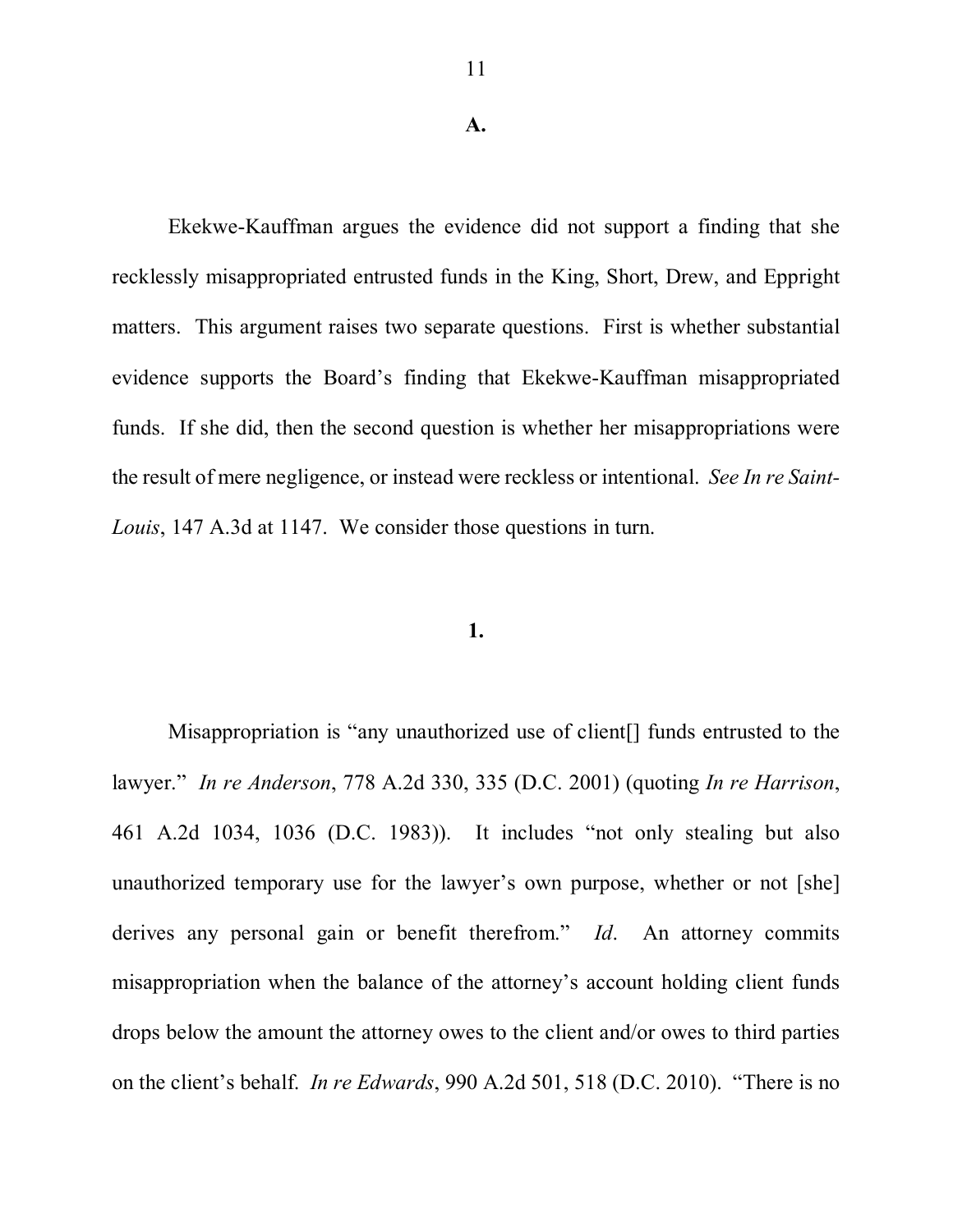'scienter' requirement in this court's approach to misappropriation," which "is essentially a per se offense" regardless of the mental state with which it is committed. *In re Saint Louis*, 147 A.3d at 1149 (quoting *In re Berryman*, 764 A.2d 760, 768  $(D.C. 2000)$ ).

Substantial evidence supports the Board's finding that there was misappropriation in all four instances. First, Ekekwe-Kauffman testified that none of the four clients authorized her to use their money, or to use money set aside to pay third parties on their behalf, for any purpose aside from paying the amounts due. Yet, in all four cases the record establishes that, at least temporarily, Ekekwe-Kauffman used entrusted funds by letting her trust account dip below the amounts owed to clients and to third parties on their behalf. Her misappropriations were not always of substantial sums, and were not always for protracted periods, but in each case the evidence shows that some misappropriation occurred.

To illustrate, we recap the relevant facts of Short's case, which presents the most egregious of the misappropriations. In Short's case, the evidence demonstrated that Ekekwe-Kauffman never paid some third-party providers at all, pocketed reductions in fees that should have been passed along to Short, and took more than her share of attorney's fees and expenses. Whether or not she permanently stole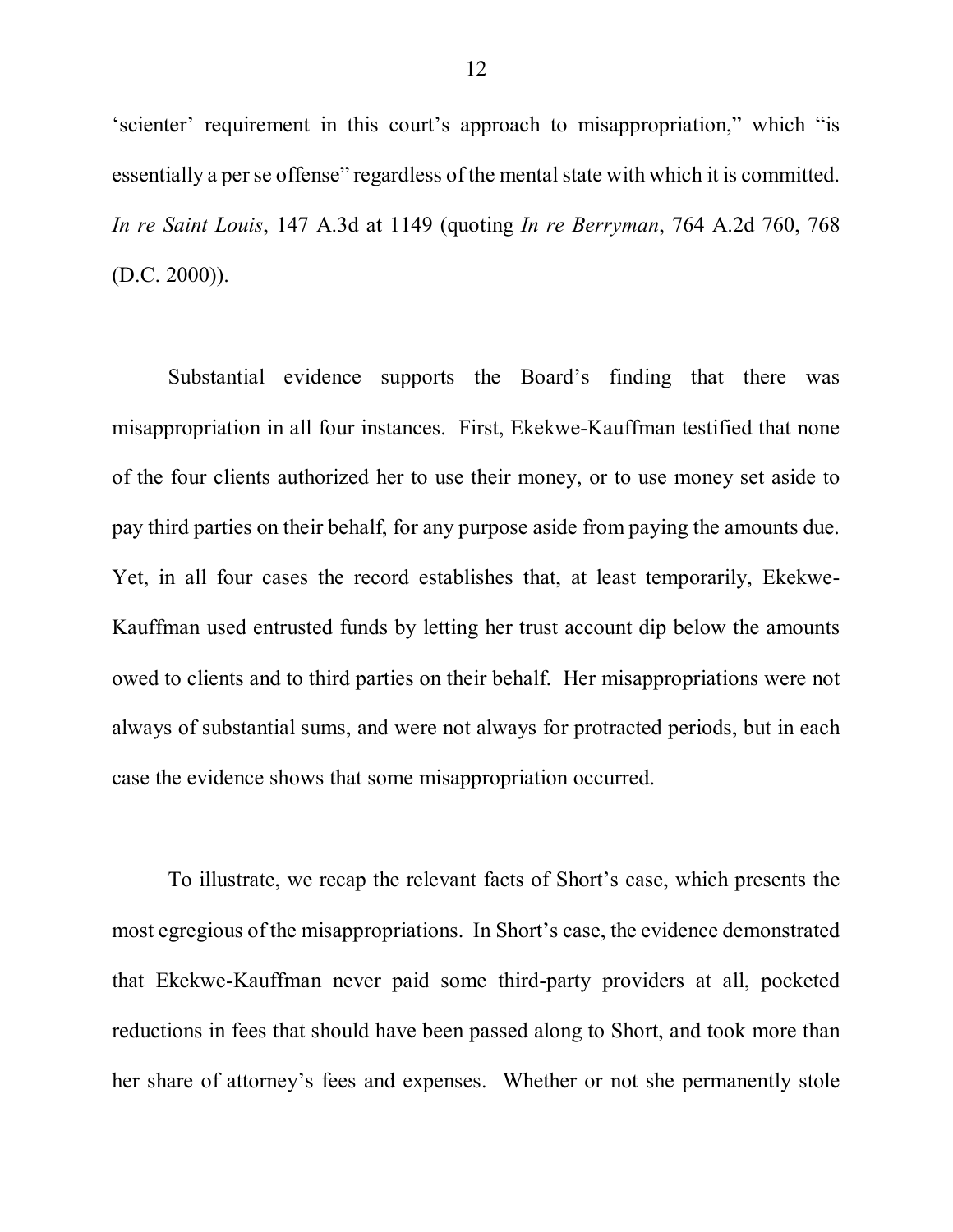those amounts, her bank records show that she at least temporarily misappropriated over \$2750, and her trust account dipped well below that amount for a stretch of time when she still owed it to Short and to third parties on his behalf. In fact, the account balance was repeatedly in the negative during the relevant period between May and June of 2015.

Ekekwe-Kauffman's arguments to the contrary do not actually grapple with the evidence of misappropriation. She stresses that (1) Disciplinary Counsel did not prove she derived any benefit from any purported misappropriations, (2) all of the clients "got paid" eventually, and (3) none of these four clients ever filed a complaint against her. Even if each of those things were true—and the second appears to be false at least with regard to Short's funds—none of them alters the conclusion that Ekekwe-Kauffman misappropriated funds. Misappropriation does not depend on a showing that the attorney derived any benefit from the co-opted funds. *See In re Anderson*, 778 A.2d at 335. Nor does it depend upon a deprivation that is permanent in character or of any particular duration. Even brief misappropriations are misappropriations. *Id.* It also does not matter, nor is it particularly surprising, that none of these clients filed complaints against Ekekwe-Kauffman. In the King, Drew, and Eppright cases, the misappropriation consisted of amounts owed to third parties,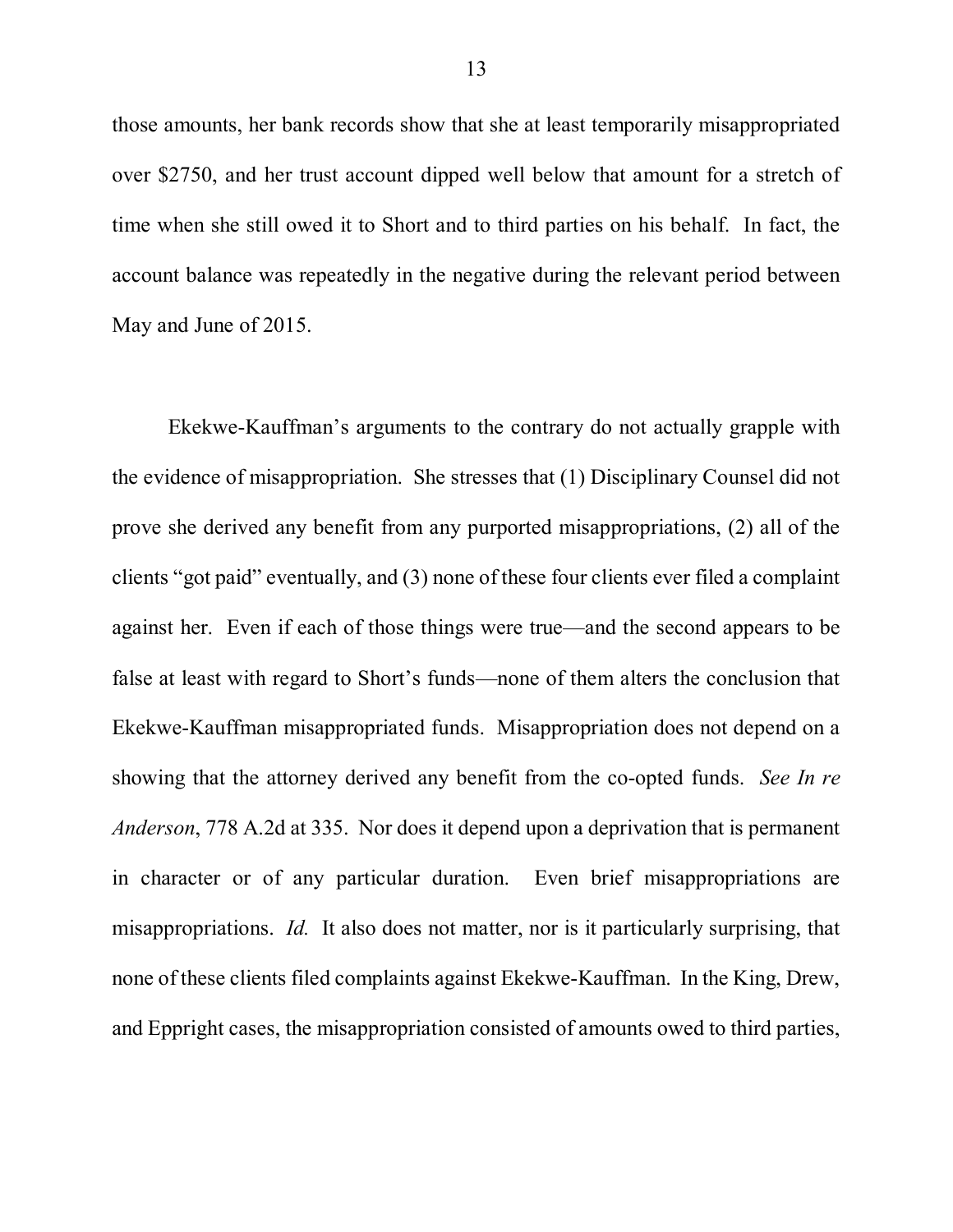as did some of the misappropriation in Short's case. Whether the clients complained or even noticed the misappropriations is immaterial to the fact that they occurred.

**2.**

Next, Ekekwe-Kauffman takes aim at the Board's finding that she acted recklessly, as opposed to merely negligently, in committing these misappropriations. "[M]isappropriation revealing an unacceptable disregard for the safety and welfare of entrusted funds" constitutes reckless misappropriation. *Id.* at 338; *see also In re Saint-Louis*, 147 A.3d 1147; *In re Ahaghotu*, 75 A.3d 251, 256 (D.C. 2013). As *In re Ahaghotu* explained, some of the "hallmarks" of reckless misappropriation are:

> 'the indiscriminate commingling of entrusted and personal funds'; a 'complete failure to track settlement proceeds'; the 'total disregard of the status of accounts into which entrusted funds were placed, resulting in a repeated overdraft condition'; 'the indiscriminate movement of monies between accounts'; and finally 'the disregard of inquiries concerning the status of funds.'

75 A.3d at 256 (quoting *In re Anderson*, 778 A.2d at 338). Even one instance of misappropriation lasting only a brief period can constitute reckless misappropriation if the attorney misappropriated with "casual indifference in maintaining the security" of the entrusted funds. *Id.* at 255-58 (finding reckless misappropriation where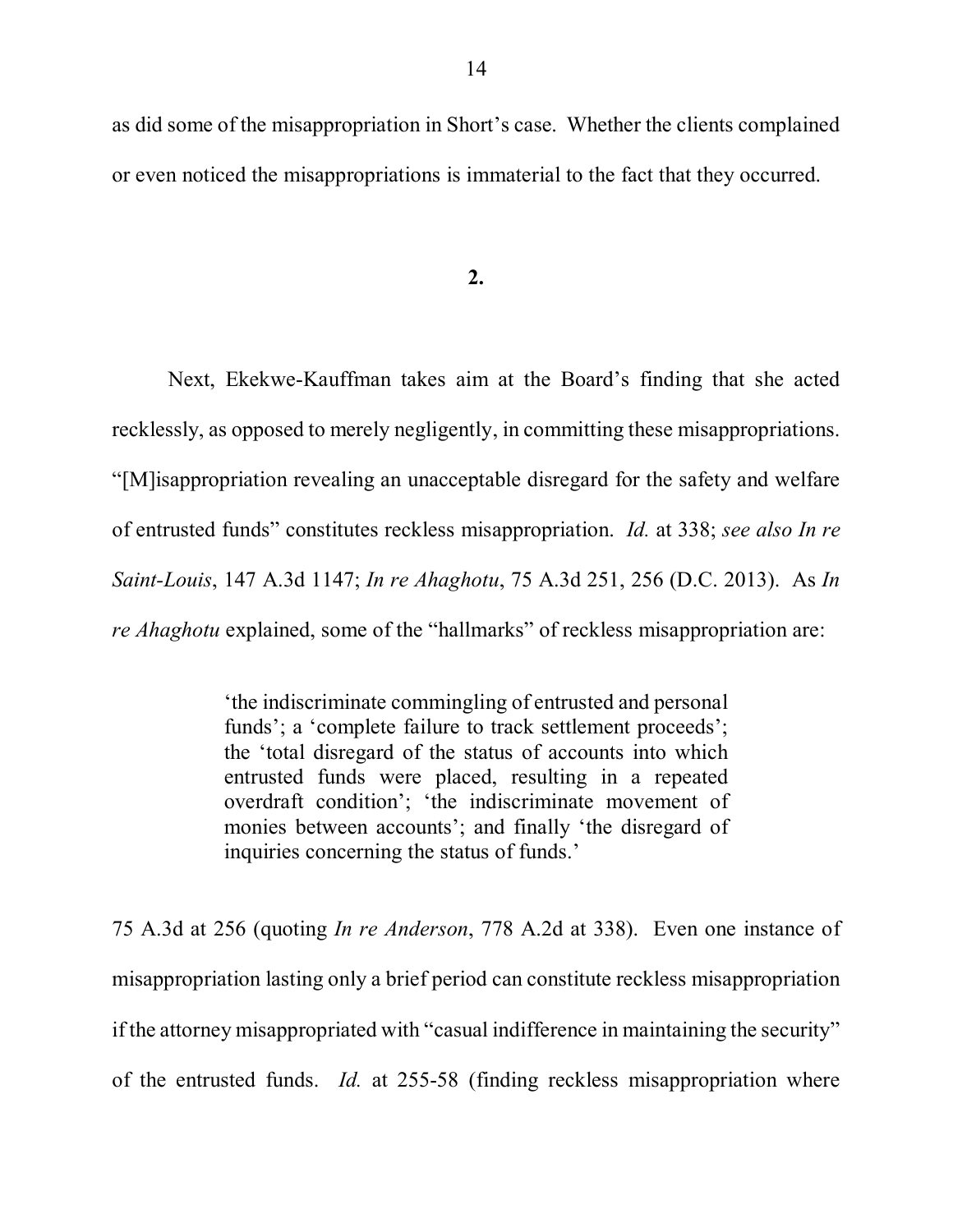evidence showed "just one instance of misappropriation—lasting only a day at that").

Ekekwe-Kauffman's handling of entrusted funds evinces practically all of the hallmarks of reckless misappropriation. She commingled funds between her trust and operating accounts repeatedly and indiscriminately. She likewise moved money among her personal, business, and trust accounts, haphazardly covering shortfalls in each account by drawing on the balance of the others. For example, in May 2015 (when some of the relevant misappropriations occurred), Ekekwe-Kauffman transferred \$10,000 from her trust account to her operating account and then used the funds in her operating account to make an \$18,480.41 payment to a third party on behalf of Serah's Outdoor Adventures & Recreation, a non-legal business she owned. This \$10,000 transfer caused her trust fund account balance to drop to around \$3300 on May 22. Then when two checks to Eppright's service providers were cashed on May 27, the account became overdrawn by about \$750, which Ekekwe-Kauffman remedied with a \$900 deposit a couple of days later. Because she "injected personal funds to make up for a low trust account balance, instead of sitting down . . . to figure out what went wrong, it was likely something would go wrong again." *In re Ahaghotu*, 75 A.3d at 257. "[This] commingling of funds only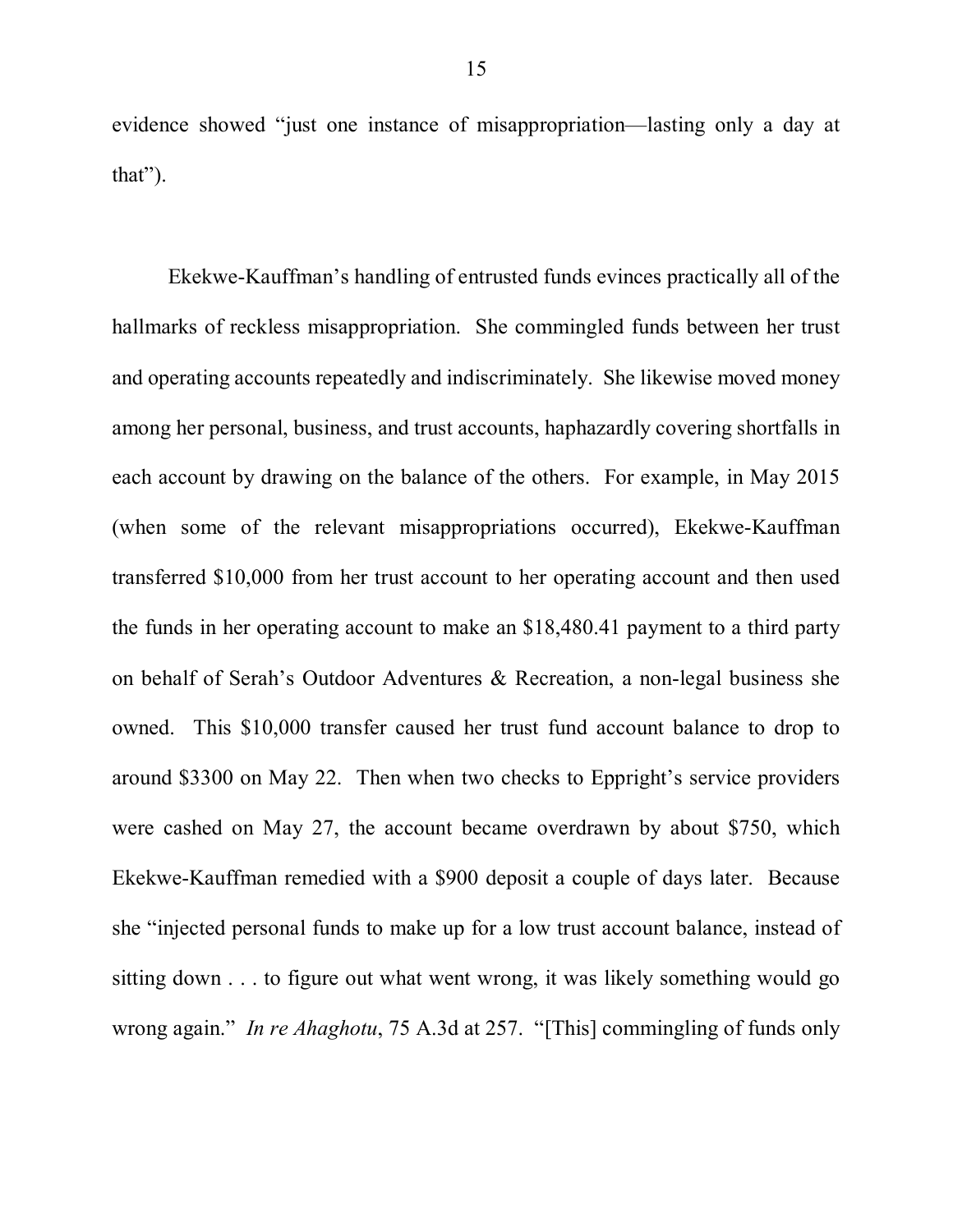papered over the problem and, unfortunately, showed a continued lack of interest in tracking what client funds were available at any given moment." *Id.* 

Furthermore, the eight overdrafts in Ekekwe-Kauffman's trust accounts over the course of roughly a year show a "pattern or course of conduct demonstrating an unacceptable disregard for the welfare of entrusted funds." *In re Cloud*, 939 A.2d 653, 660 (D.C. 2007). In June of 2014, Disciplinary Counsel sent Ekekwe-Kauffman an inquiry letter concerning a May 2014 notice that her SunTrust trust account was overdrawn by more than \$3000 and attached a copy of the relevant D.C. Bar Rule requiring her to maintain complete records of entrusted funds. This was right after her trust account was overdrawn leading to the misappropriation in King's case, so one might have expected her to take the warning to heart and remedy her behavior. However, the Short, Drew, and Eppright misappropriations took place nearly a year later, showing Ekekwe-Kauffman did not meaningfully change her accounting practices to prevent future misappropriations.4 Like the attorney in *In re Ahaghotu*, Ekekwe-Kauffman "was clearly on notice of problems with [her] accounting practices and [her] escrow account" and yet did not take sufficient action

<sup>&</sup>lt;sup>4</sup> While it is not material to our disposition here, Disciplinary Counsel stresses that Ekekwe-Kauffman's financial records were so incomplete and scattered that the handful of misappropriations it was able to prove by piecing together what few financial records she provided may only scratch the surface of her misappropriations.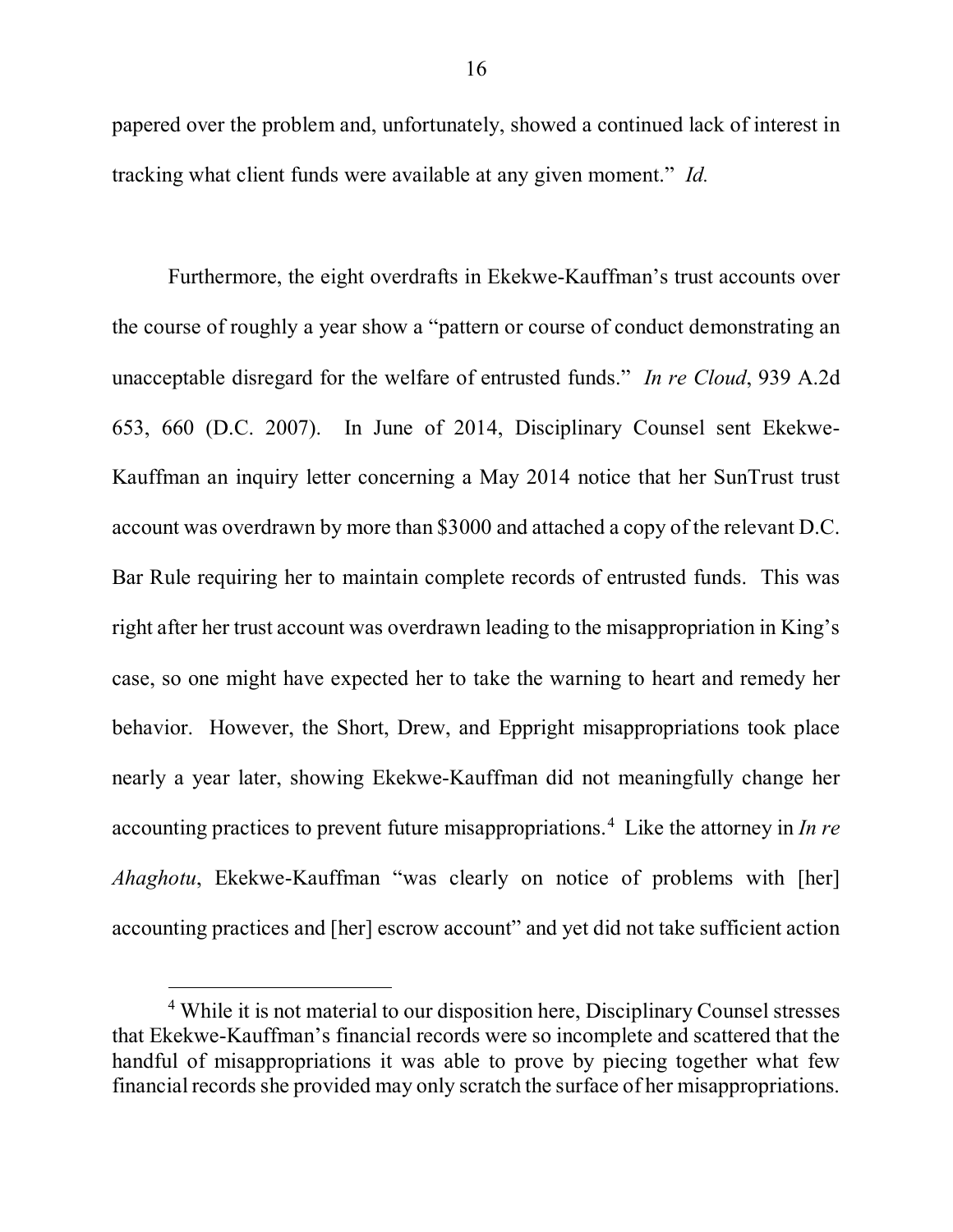to prevent further endangerment of entrusted funds. 75 A.3d at 255. In her testimony, Ekekwe-Kauffman seemed to suggest that her bank statements constituted adequate financial records to track client funds. But Disciplinary Counsel's letter should have disabused her of that belief, long before the Short, Drew, and Eppright misappropriations.

Ekekwe-Kauffman stresses that her "negligent record-keeping" should not warrant a sanction, citing *In re Cloud*, 939 A.2d 653 (D.C. 2007). We do not think that case is of any help to her. In *In re Cloud*, the Board credited an attorney's testimony that he honestly misinterpreted a letter from a third party to indicate that he owed them less than he in fact did. *Id.* at 661. He then drew down an account holding client settlement funds to a point below what was actually owed to the third party, but only because of his honest belief that he owed less. *Id.* Prior to receiving that letter and misinterpreting it, the attorney had kept adequate funds in his accounts to cover the debt. *Id.* We adopted the Board's recommendation that this did not amount to reckless misappropriation because the attorney "did not display the conscious indifference necessary for a finding of recklessness." *Id.* However, we also agreed with the Board that the attorney committed reckless misappropriation when he later discovered his mistake and yet failed to pay the money back for four years. *Id.* at 661-62.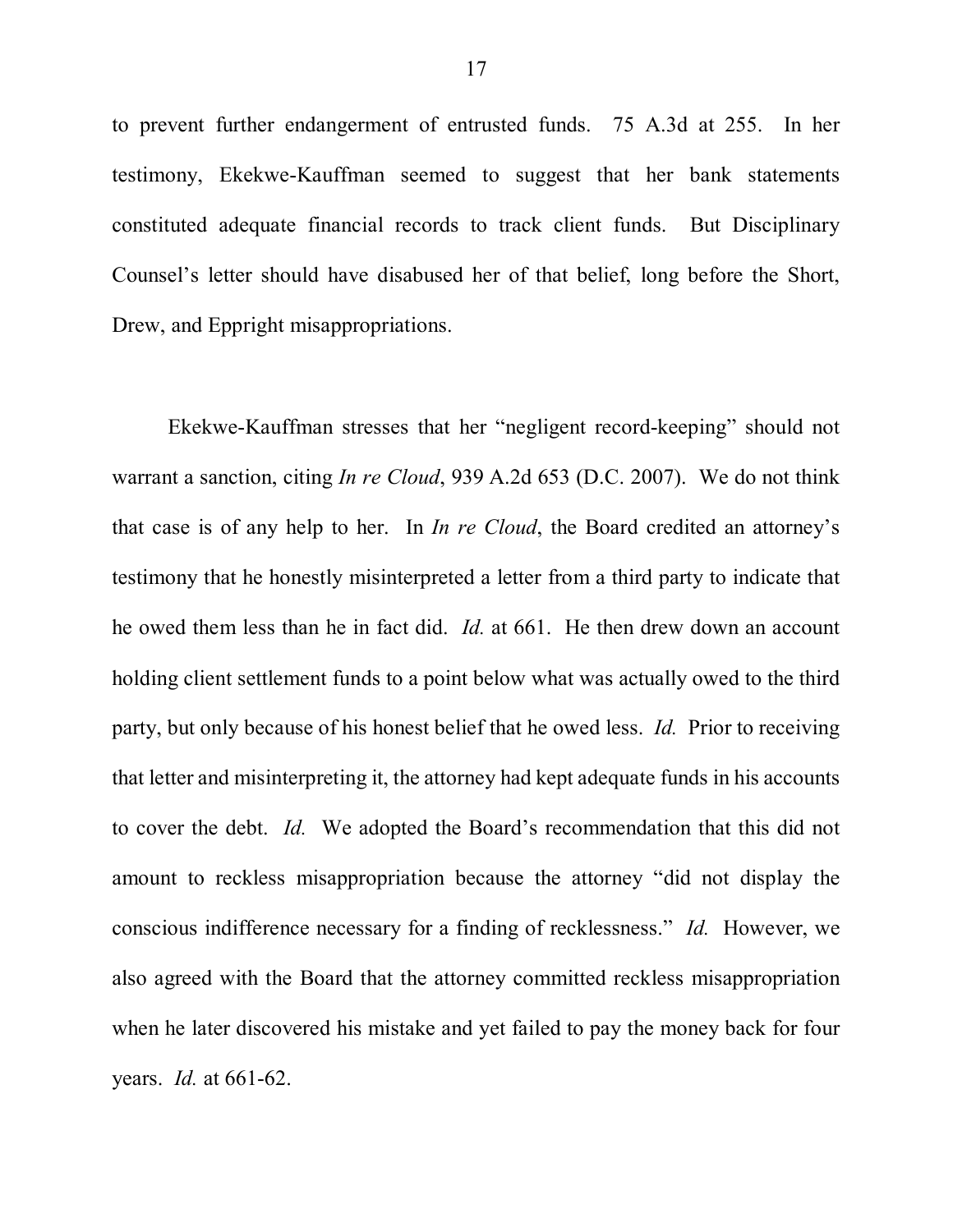Unlike *In re Cloud*, Ekekwe-Kauffman did not make a one-time mistake leading to a misappropriation that we could chalk up to neglect. She had a practice of commingling funds and repeatedly overdrew accounts holding client funds well below the amounts owed. She insists that everybody eventually "got paid" as if that excuses her misappropriations. It does not. All it does is further underscore that Ekekwe-Kaufmann remains seemingly indifferent to misappropriating funds so long as everybody is eventually paid. Ekekwe-Kauffman's "conscious failure to act" in response to the numerous warning signs—the overdrafts from trust accounts, the letters from Disciplinary Counsel, etc.—and "protect [her] clients from future misappropriation" shows these misappropriations crossed the line from negligent to at least reckless due to her "conscious indifference" to the possibility of future problems. *In re Ahaghotu* 75 A.3d at 258. A defense of "faulty recording-keeping" will not absolve an attorney who knows her recordkeeping is faulty but does not fix the problem. *See In re Smith*, 817 A.2d 196, 202-03 (D.C. 2003) (rejecting Hearing Committee's finding of negligent misappropriation, and adopting the Board's finding of reckless misappropriation, where attorney's repeated misappropriations were "so persistent ... that his misappropriation was reckless, not merely negligent").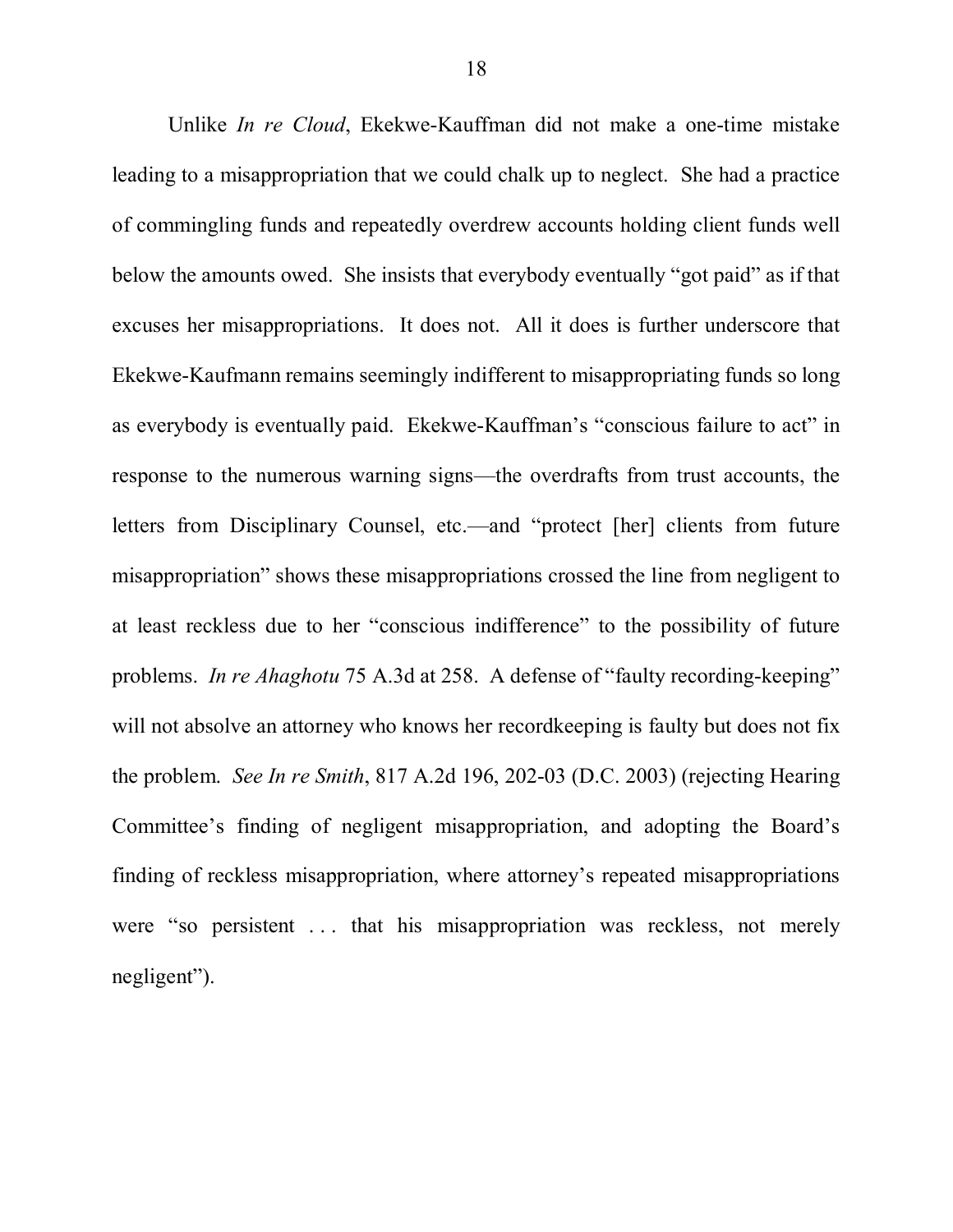We now turn our focus to the appropriate sanction. "[I]n virtually all cases of misappropriation, disbarment will be the only appropriate sanction unless it appears that the misconduct resulted from nothing more than simple negligence." *In re Addams*, 579 A.2d at 191; *In re Myers*, 114 A.3d 1274, 1279 (D.C. 2015). Only if there are "extraordinary circumstances" will a sanction less than disbarment be appropriate in contested cases of reckless or intentional misappropriation. *In re Hewett*, 11 A.3d 279, 287-90 (D.C. 2011) (highlighting "truly unique" circumstances); *see also In re Mensah*, 262 A.3d 1100 (D.C. 2021) (negotiateddiscipline process "permit[s] a somewhat more flexible approach" than what applies to contested cases). There are no "extraordinary circumstances" here that would warrant our departure from the presumptive discipline of disbarment. There is no evidence, for instance, that Ekekwe-Kauffman suffered from a disabling condition that prompted her misconduct. *See In re Kersey*, 520 A.3d 321, 325-27 (D.C. 1987) (disabling condition of chronic alcoholism contributed to the misconduct). Nor is this a circumstance, as in *In re Hewett*, where the misappropriation was committed "for the purpose of benefitting the client, and in fact did benefit the client." 11 A.3d at 282, 286 (prematurely withdrawing attorney's fees from client's account to ensure client did not lose Medicaid eligibility due to an excess of funds in the account).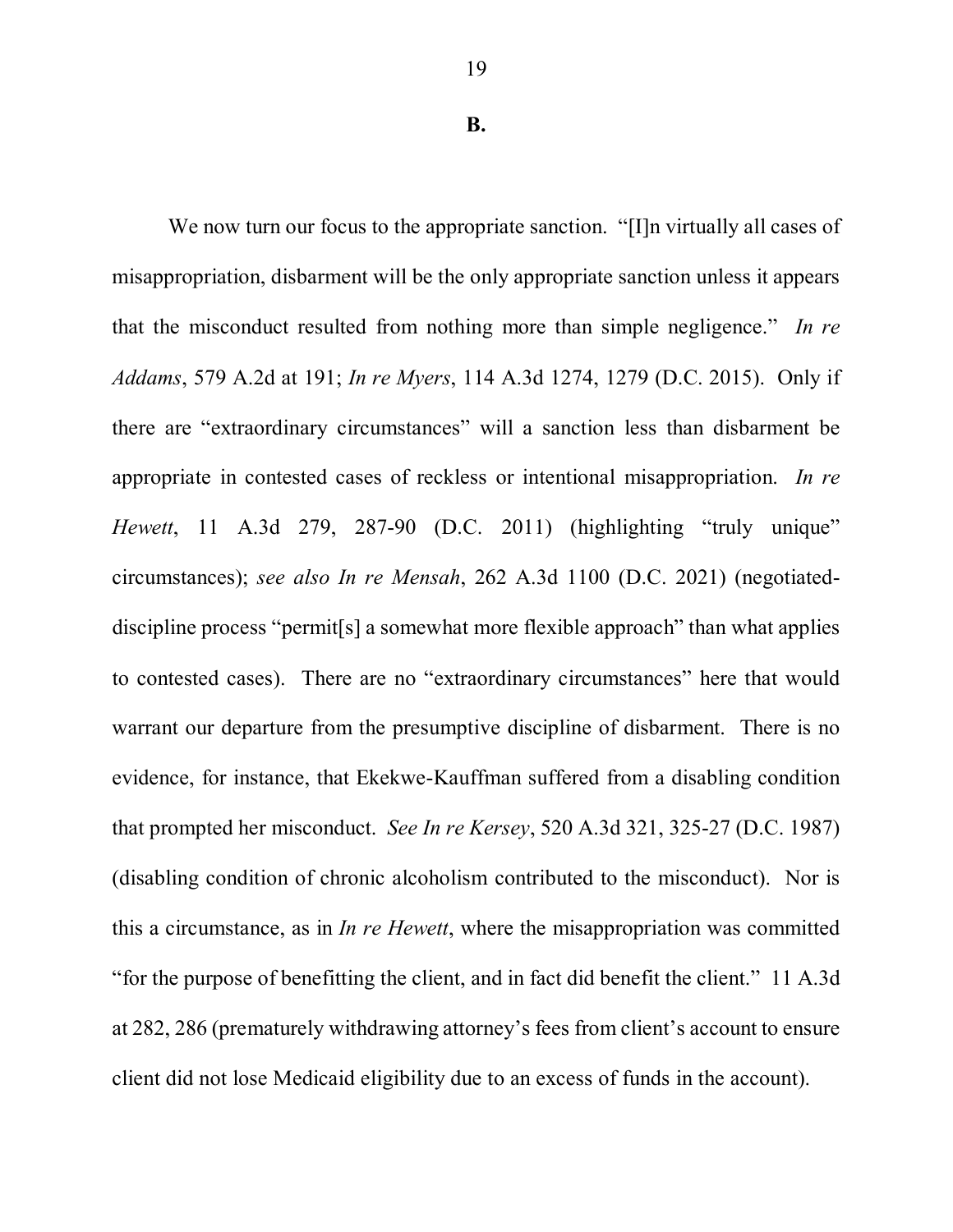Ekekwe-Kauffman, aside from arguing that her misappropriations were negligent rather than reckless, does not suggest that any extraordinary circumstances apply here as to merit a departure from the presumptive discipline of disbarment. We see none. Even the "usual sort" of mitigating factors, which tend not to be grounds to depart from a sanction of disbarment unless they are "especially strong," are generally lacking here. *In re Addams*, 579 A.2d at 191. The usual sort of mitigating factors include "(1) an admission of wrongdoing, (2) full cooperation with the disciplinary authorities, (3) prompt return of the disputed funds, and, most importantly, (4) an unblemished record of professional conduct." *In re Edwards*, 990 A.2d at 527 (quoting *In re Pierson*, 690 A.2d 941, 950 (D.C. 1997)). As to those, Ekekwe-Kauffman does not admit to wrongdoing beyond acknowledging that she should "better maintain records." She did not fully cooperate with the disciplinary authorities, as Disciplinary Counsel points out, but generally obstructed the investigation and "produced only minimal financial records, in no discernable order." Some of the misappropriated funds are still unaccounted for and there is no indication they have every been remitted to the rightful party. And Ekekwe-Kauffman does not have an unblemished disciplinary record, but instead is already in the midst of serving a three-year suspension.